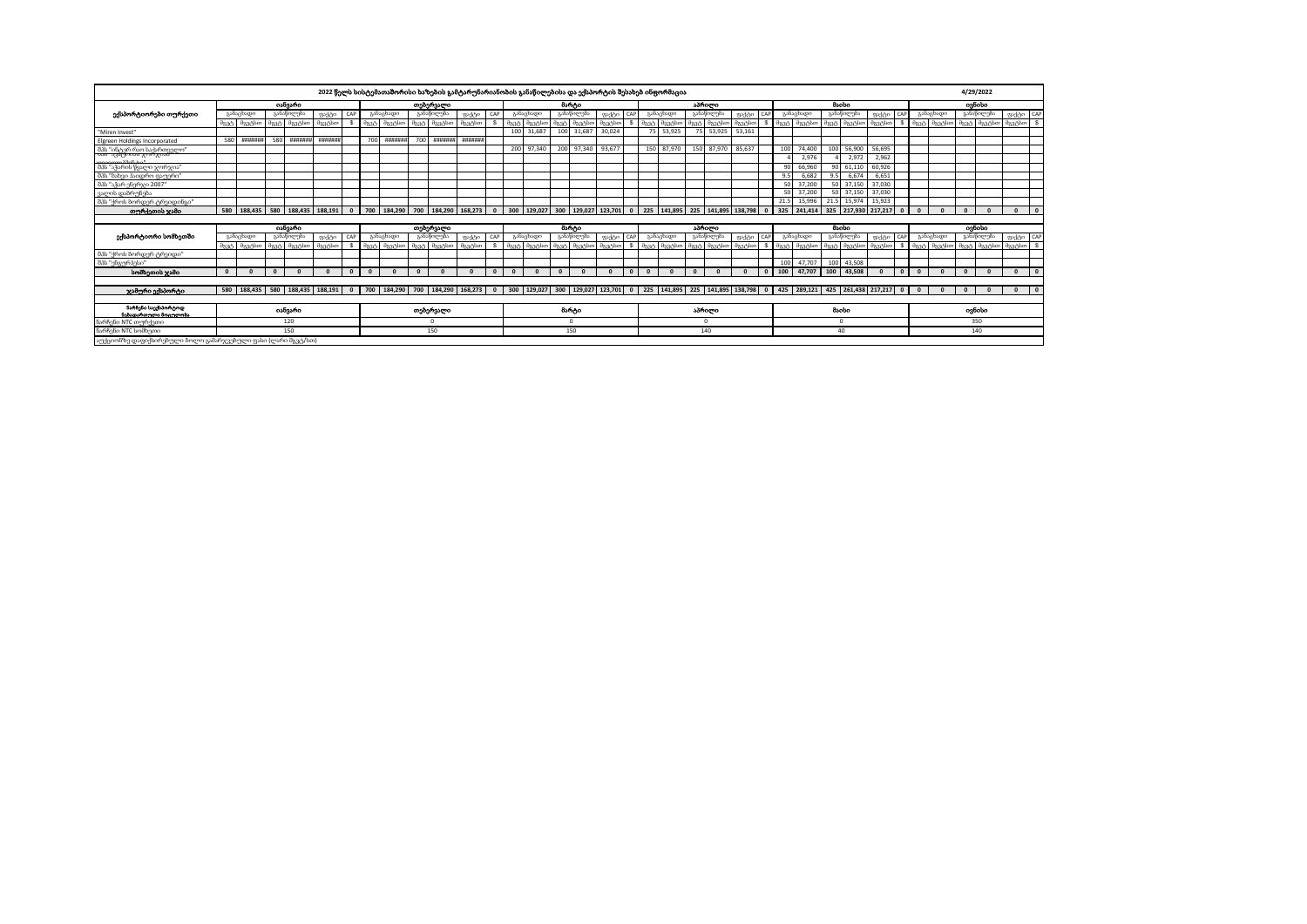|                                                               |              |             |          |             |         |              |              |           |                | 2022 წელს სისტემათაშორისი ხაზების გამტარუნარიანობის განაწილებისა და ექსპორტის შესახებ ინფორმაცია |         |          |          |           |            |                                 |          |              |          |             |                  |            |          |              |              |           |              |             |          |              |                                        |             |                                     | 4/29/2022  |                    |              |
|---------------------------------------------------------------|--------------|-------------|----------|-------------|---------|--------------|--------------|-----------|----------------|--------------------------------------------------------------------------------------------------|---------|----------|----------|-----------|------------|---------------------------------|----------|--------------|----------|-------------|------------------|------------|----------|--------------|--------------|-----------|--------------|-------------|----------|--------------|----------------------------------------|-------------|-------------------------------------|------------|--------------------|--------------|
|                                                               |              |             |          | ივლისი      |         |              |              |           |                | აგვისტო                                                                                          |         |          |          |           |            | სექტემბერი                      |          |              |          |             |                  | ოქტომბერი  |          |              |              |           |              | ნოემბერი    |          |              |                                        |             |                                     | დეკემზერი  |                    |              |
| ექსპორტიორები თურქეთი                                         |              | განაცხადი   |          | განაწილება  | ფაქტი   | CAP          |              | განაცხადი |                | განაწილება                                                                                       | അടിക    | CAP      |          | განაცხადი |            | განაწილება                      | ფაქტი    | <b>CAP</b>   |          | განაცხადი   |                  | განაწილება | അടിക     | CAP          |              | განაცხადი |              | განაწილება  | ფაქტი    | CAP          |                                        | განაცხადი   |                                     | განაწილება |                    | ფაქტი CAP    |
|                                                               |              | მგვტ მგვტსთ | მგვტ     | მგვტსთ      | მგვტსთ  | \$.          | მგვტ         | მგვტსთ    | მგვტ           | მგვტსთ                                                                                           | მგვტსთ  | <b>s</b> | მგვტ     | მგვტსთ    |            | მგვტ მგვტსთ                     | მგვტსთ   |              | მგვტ     | მგვტსთ      | მგვტ             | მგვტსთ     | მგვტსთ   |              | მგვტ         | მგვტსთ    | მგვტ         | მგვტსთ      | მგვტსთ   |              | $\partial_{\lambda} \partial_{\alpha}$ | მგვტსთ      | $\partial_{\lambda} \partial_{\nu}$ | მგვტსთ     | მგვტსთ             | s            |
| "Miren Invest"                                                |              |             |          |             |         |              |              |           |                |                                                                                                  |         |          |          |           |            |                                 |          |              |          |             |                  |            |          |              |              |           |              |             |          |              |                                        |             |                                     |            |                    |              |
| Elgreen Holdings Incorporated                                 |              |             |          |             |         |              |              |           |                |                                                                                                  |         |          |          |           |            |                                 |          |              |          |             |                  |            |          |              |              |           |              |             |          |              |                                        |             |                                     |            |                    |              |
| . შპს "ინტერ რაო საქართველო"<br>- თა - ავსტოიან ჯორჯიან       |              |             |          |             |         |              |              |           |                |                                                                                                  |         |          |          |           |            |                                 |          |              |          |             |                  |            |          |              |              |           |              |             |          |              |                                        |             |                                     |            |                    |              |
| შპს "აჭარის წყალი ჯორჯია"                                     |              |             |          |             |         |              |              |           |                |                                                                                                  |         |          |          |           |            |                                 |          |              |          |             |                  |            |          |              |              |           |              |             |          |              |                                        |             |                                     |            |                    |              |
| შპს "ბახვი ჰაიდრო ფაუერი"                                     |              |             |          |             |         |              |              |           |                |                                                                                                  |         |          |          |           |            |                                 |          |              |          |             |                  |            |          |              |              |           |              |             |          |              |                                        |             |                                     |            |                    |              |
| შპს "აჭარ ენერჯი 2007"                                        |              |             |          |             |         |              |              |           |                |                                                                                                  |         |          |          |           |            |                                 |          |              |          |             |                  |            |          |              |              |           |              |             |          |              |                                        |             |                                     |            |                    |              |
| ვალის დაბრუნება                                               |              |             |          |             |         |              |              |           |                |                                                                                                  |         |          |          |           |            |                                 |          |              |          |             |                  |            |          |              |              |           |              |             |          |              |                                        |             |                                     |            |                    |              |
| შპს "ქროს ბორდერ ტრეიდინგი"                                   |              |             |          |             |         |              |              |           |                |                                                                                                  |         |          |          |           |            |                                 |          |              |          |             |                  |            |          |              |              |           |              |             |          |              |                                        |             |                                     |            |                    |              |
| თურქეთის ჯამი                                                 | $\Omega$     | $\Omega$    | $\Omega$ |             |         | $\Omega$     | $\Omega$     |           | $\sqrt{2}$     |                                                                                                  |         | $\Omega$ | $\Omega$ |           | $\sqrt{2}$ |                                 |          | $\Omega$     | $\Omega$ |             | $\Omega$         |            |          | $\sqrt{2}$   | $\mathbf{r}$ |           | $\mathbf{r}$ |             |          | $\Omega$     | $\Omega$                               |             | $\Omega$                            | $\sqrt{2}$ | $\Omega$           | $\mathbf{0}$ |
|                                                               |              |             |          |             |         |              |              |           |                |                                                                                                  |         |          |          |           |            |                                 |          |              |          |             |                  |            |          |              |              |           |              |             |          |              |                                        |             |                                     |            |                    |              |
|                                                               |              |             |          | oggodio     |         |              |              |           |                | <b>sagotom</b>                                                                                   |         |          |          |           |            | სექტემბერი                      |          |              |          |             |                  | ოქტომბერი  |          |              |              |           |              | ნოემბერი    |          |              |                                        |             |                                     | დეკემბერი  |                    |              |
| ექსპორტიორი სომხეთში                                          |              | განაცხადი   |          | განაწილება  | ფაქტი   | CAP          |              | განაცხადი |                | განაწილება                                                                                       | അടിക    | CAP      |          | განაცხადი |            | განაწილება                      | ფაქტი    | CAP          |          | განაცხადი   |                  | განაწილება | അടിക     |              |              | განაცხადი |              | განაწილება  | ფაქტი    | CAP          |                                        | განაცხადი   |                                     | განაწილება |                    | ფაქტი CAP    |
|                                                               |              | მგვტ მგვტსთ |          | მგვტ მგვტსთ | codess6 | s.           |              | dag blo   | $\partial$ 334 | მგვტსთ                                                                                           | dagebox |          |          | მგეტსთ    |            | $\partial$ 334 $\partial$ 334bo | dag Abon | s            |          | მგვტ მგვტსთ | $\partial$ 3.3.5 | ติวาลังดา  | მგვტსთ   |              | 8225         | მგვტსთ    |              | მგვტ მგვტსთ | daa-bloo | s.           |                                        | მგვტ მგვტსთ |                                     |            | მგვტ მგვტსთ მგვტსთ | <b>S</b>     |
| შპს "ქროს ბორდერ ტრეიდი"                                      |              |             |          |             |         |              |              |           |                |                                                                                                  |         |          |          |           |            |                                 |          |              |          |             |                  |            |          |              |              |           |              |             |          |              |                                        |             |                                     |            |                    |              |
|                                                               |              |             |          |             |         |              |              |           |                |                                                                                                  |         |          |          |           |            |                                 |          |              |          |             |                  |            |          |              |              |           |              |             |          |              |                                        |             |                                     |            |                    |              |
| სომხეთის ჯამი                                                 | $\mathbf{0}$ |             | $\Omega$ |             |         | $\Omega$     | $\Omega$     |           | $\sqrt{2}$     |                                                                                                  |         | $\Omega$ |          |           | $\Omega$   |                                 |          | $\Omega$     | $\Omega$ |             | $\Omega$         |            | $\Omega$ | $\Omega$     | $\mathbf{r}$ |           | $\Omega$     |             |          | $\Omega$     | $\mathbf{0}$                           |             | $\mathbf{0}$                        |            | $\Omega$           | $\mathbf{0}$ |
|                                                               | $\Omega$     |             | $\Omega$ |             |         | $\mathbf{0}$ | $\mathbf{0}$ |           | $\sqrt{2}$     |                                                                                                  |         | $\Omega$ | $\Omega$ |           | $\Omega$   |                                 |          | $\mathbf{0}$ | $\Omega$ |             | $\Omega$         |            | $\Omega$ | $\mathbf{r}$ |              |           |              |             |          | $\mathbf{0}$ | $\mathbf{0}$                           |             | $\Omega$                            |            | $\mathbf{0}$       | $\mathbf{0}$ |
| ჯამური ექსპორტი                                               |              |             |          |             |         |              |              |           |                |                                                                                                  |         |          |          |           |            |                                 |          |              |          |             |                  |            |          |              |              |           | $\mathbf{0}$ |             |          |              |                                        |             |                                     |            |                    |              |
| ნარჩენი საექსპორტოდ<br>ნებადართოლი მოიოლობა                   |              |             |          | ივლისი      |         |              |              |           |                | აგვისტო                                                                                          |         |          |          |           |            | სექტემბერი                      |          |              |          |             |                  | ოქტომბერი  |          |              |              |           |              | ნოემბერი    |          |              |                                        |             |                                     | დეკემზერი  |                    |              |
| ნარჩენი NTC თურქეთი                                           |              |             | 700      |             |         |              |              |           | 700            |                                                                                                  |         |          |          |           | 700        |                                 |          |              |          |             | 700              |            |          |              |              |           | 700          |             |          |              |                                        |             | 700                                 |            |                    |              |
| ნარჩენი NTC სომხეთი                                           |              |             |          | 140         |         |              |              |           |                | 140                                                                                              |         |          |          |           |            | 140                             |          |              |          |             |                  | 150        |          |              |              |           |              | 150         |          |              |                                        |             |                                     | 150        |                    |              |
| აუქციონზე დაფიქსირებული ბოლო გამარჯვებული ფასი (ლარი მგვტ/სთ) |              |             |          |             |         |              |              |           |                |                                                                                                  |         |          |          |           |            |                                 |          |              |          |             |                  |            |          |              |              |           |              |             |          |              |                                        |             |                                     |            |                    |              |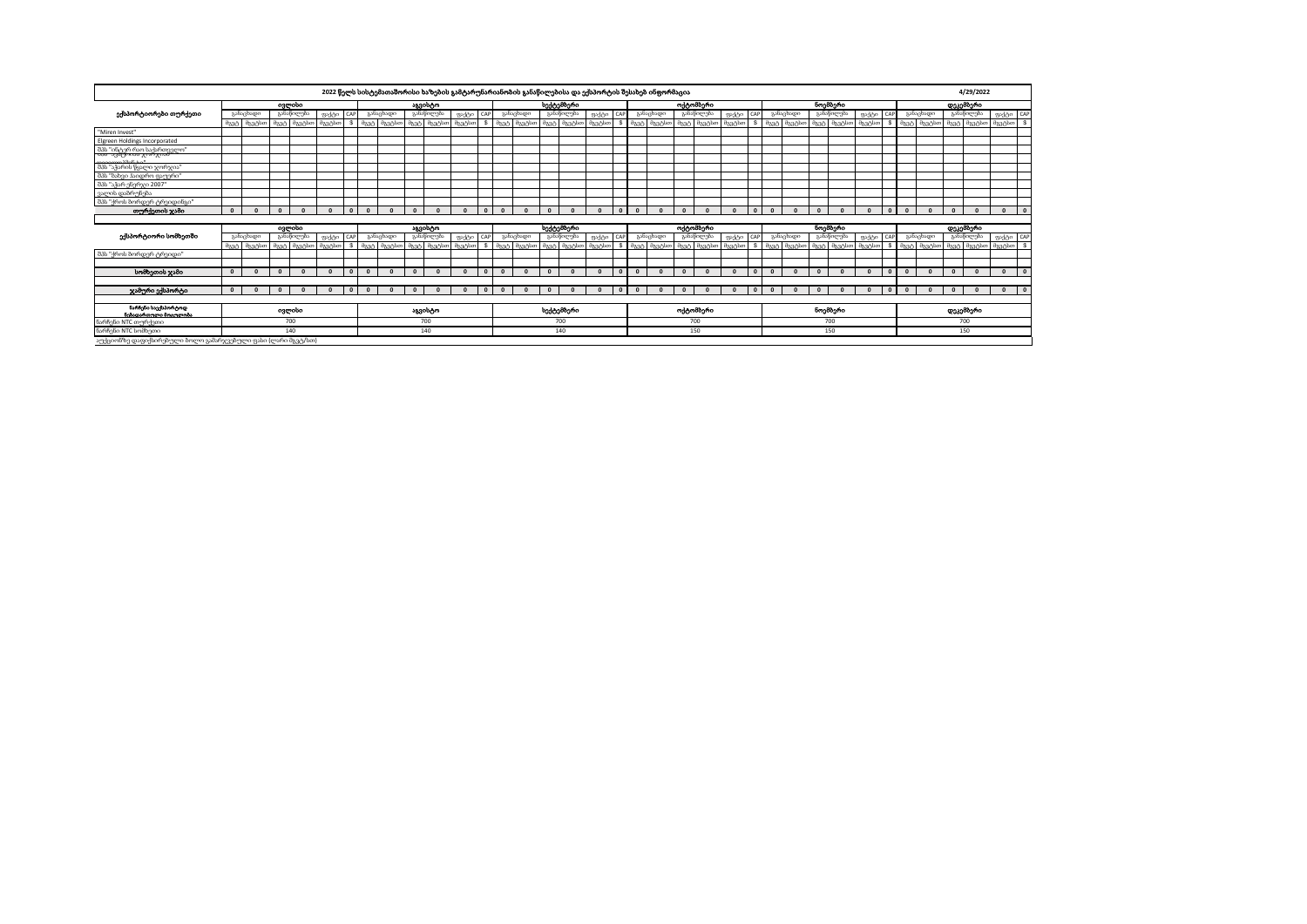|                                             |                                                                                                                                                                                   |             |             |              |          |            |             |                                                                                                                                                                                                                               |              | Allocation of NTC of interconnection lines and Export Volumes for the year 2022 |         |              |              |             |              |            |              |            |              |             |              |               |               |              |              |                                          |             |            |              |              |              |              |              |              | 4/29/2022    |           |           |
|---------------------------------------------|-----------------------------------------------------------------------------------------------------------------------------------------------------------------------------------|-------------|-------------|--------------|----------|------------|-------------|-------------------------------------------------------------------------------------------------------------------------------------------------------------------------------------------------------------------------------|--------------|---------------------------------------------------------------------------------|---------|--------------|--------------|-------------|--------------|------------|--------------|------------|--------------|-------------|--------------|---------------|---------------|--------------|--------------|------------------------------------------|-------------|------------|--------------|--------------|--------------|--------------|--------------|--------------|--------------|-----------|-----------|
|                                             |                                                                                                                                                                                   |             |             | January      |          |            |             |                                                                                                                                                                                                                               |              | Februray                                                                        |         |              |              |             |              | March      |              |            |              |             |              | April         |               |              |              |                                          |             | May        |              |              |              |              |              |              | June         |           |           |
| <b>Exporters Turkey</b>                     |                                                                                                                                                                                   | Requisition |             | Allocation   | Fact     | <b>CAP</b> |             | Requisition                                                                                                                                                                                                                   |              | Allocation                                                                      | Fact    | <b>CAP</b>   |              | Requisition |              | Allocation | Fact         | <b>CAP</b> |              | Requisition |              | Allocation    | Fact CAP      |              |              | Requisition                              |             | Allocation |              | Fact         | <b>CAP</b>   |              | Requisition  |              | Allocation   |           | Fact CAP  |
|                                             | MW                                                                                                                                                                                | MWh         |             | MW MWI       | MWh      |            |             | \$ MW MWh                                                                                                                                                                                                                     | <b>MW</b>    | MWh                                                                             | MWh     | $\mathbf{s}$ | <b>MW</b>    | MWh         | MW           | MWh        | MWh          | s.         | <b>MW</b>    | MWh         | MW.          | MWh           | MWh           |              |              | \$ MW MWh                                | <b>MW</b>   |            | MWh          | MWh \$ MW    |              |              | MWh          |              | MW MWh       | MWh \$    |           |
| Miren Invest                                |                                                                                                                                                                                   |             |             |              |          |            |             |                                                                                                                                                                                                                               |              |                                                                                 |         |              | 100          | 31,687      | 100          | 31,687     | 30,024       |            | 75           | 53,925      | 75           | 53,925        | 53,161        |              |              |                                          |             |            |              |              |              |              |              |              |              |           |           |
| <b>Elgreen Holdings Incorporated</b>        | 580                                                                                                                                                                               | 188,435     | 580         | 188,435      | 188,191  |            | 700         | 184,290                                                                                                                                                                                                                       |              | 700 184,290                                                                     | 168,273 |              |              |             |              |            |              |            |              |             |              |               |               |              |              |                                          |             |            |              |              |              |              |              |              |              |           |           |
| Inter rao Sagartvelo                        |                                                                                                                                                                                   |             |             |              |          |            |             |                                                                                                                                                                                                                               |              |                                                                                 |         |              | 200          | 97,340      | 200          | 97,340     | 93,677       |            | 150          | 87,970      | 150          | 87,970 85,637 |               |              |              | 100 74,400                               | 10(         |            | 56,900       | 56,695       |              |              |              |              |              |           |           |
| Avstrian Gergian Development                |                                                                                                                                                                                   |             |             |              |          |            |             |                                                                                                                                                                                                                               |              |                                                                                 |         |              |              |             |              |            |              |            |              |             |              |               |               |              |              | 2,976                                    |             |            | 2,972        | 2,962        |              |              |              |              |              |           |           |
| Acharis Ckali Georgia                       |                                                                                                                                                                                   |             |             |              |          |            |             |                                                                                                                                                                                                                               |              |                                                                                 |         |              |              |             |              |            |              |            |              |             |              |               |               |              | $90^{\circ}$ | 66,960                                   | $\circ$     |            | 61,110       | 60,926       |              |              |              |              |              |           |           |
| Bakhvi Haidro Pauer                         |                                                                                                                                                                                   |             |             |              |          |            |             |                                                                                                                                                                                                                               |              |                                                                                 |         |              |              |             |              |            |              |            |              |             |              |               |               |              | 9.5          | 6.682                                    | 9.5         |            | 6.674        | 6,651        |              |              |              |              |              |           |           |
| Achar Enerji 2007                           |                                                                                                                                                                                   |             |             |              |          |            |             |                                                                                                                                                                                                                               |              |                                                                                 |         |              |              |             |              |            |              |            |              |             |              |               |               |              | 50           | 37,200                                   |             | 50         | 37.150       | 37,030       |              |              |              |              |              |           |           |
| Return Debt                                 |                                                                                                                                                                                   |             |             |              |          |            |             |                                                                                                                                                                                                                               |              |                                                                                 |         |              |              |             |              |            |              |            |              |             |              |               |               |              | 50           | 37,200                                   |             | E          | 37.150       | 37,030       |              |              |              |              |              |           |           |
| <b>Cross border Treiding</b>                |                                                                                                                                                                                   |             |             |              |          |            |             |                                                                                                                                                                                                                               |              |                                                                                 |         |              |              |             |              |            |              |            |              |             |              |               |               |              |              | 21.5 15,996                              | 21.5        |            | 15,974       | 15,923       |              |              |              |              |              |           |           |
| Sum Allocated to Turkey                     |                                                                                                                                                                                   |             |             |              |          |            |             |                                                                                                                                                                                                                               |              |                                                                                 |         |              |              |             |              |            |              |            |              |             |              |               |               |              |              | 100   74,400   100   56,900   56,695   0 |             |            |              |              |              | $\mathbf{r}$ | $\mathbf{r}$ | $\mathbf{0}$ | $\Omega$     |           | $0$ 0     |
|                                             | 580   188,435   580   188,435   188,191   0   700   184,290   700   184,290   168,273   0 300   129,027   300   129,027   123,701   0 225   141,895   225   141,895   138,798   0 |             |             |              |          |            |             |                                                                                                                                                                                                                               |              |                                                                                 |         |              |              |             |              |            |              |            |              |             |              |               |               |              |              |                                          |             |            |              |              |              |              |              |              |              |           |           |
|                                             |                                                                                                                                                                                   |             |             | January      |          |            |             |                                                                                                                                                                                                                               |              | Februray                                                                        |         |              |              |             |              | March      |              |            |              |             |              | April         |               |              |              |                                          |             | May        |              |              |              |              |              |              | June         |           |           |
| <b>Exporters Armenia</b>                    |                                                                                                                                                                                   | Requisition |             | Allocation   | Fact     |            |             | <b>CAP</b> Requisition                                                                                                                                                                                                        |              | Allocation                                                                      | Fact    | <b>CAP</b>   |              | Requisition |              | Allocation | Fact         | <b>CAP</b> |              | Requisition |              | Allocation    | Fact CAP      |              |              | Requisition                              |             | Allocation |              | Fact         | <b>CAP</b>   |              | Requisition  |              | Allocation   |           | Fact CAP  |
|                                             | <b>MW</b>                                                                                                                                                                         | MWh         | MW I        | MWI          | MWh      |            |             | \$ MW MWh                                                                                                                                                                                                                     | <b>MW</b>    | MWh                                                                             | MWh     |              |              | \$ MW MWh   | MW           | MWh        | MWh          |            |              | \$ MW MWh   |              | MW MWh        | MWh \$ MW MWh |              |              |                                          | MW          |            | MWh          | MWh \$ MW    |              |              | MWh          |              | MW MWh       | MWh \$    |           |
| <b>Cross Border Treide</b>                  |                                                                                                                                                                                   |             |             |              |          |            |             |                                                                                                                                                                                                                               |              |                                                                                 |         |              |              |             |              |            |              |            |              |             |              |               |               |              |              |                                          |             |            |              |              |              |              |              |              |              |           |           |
| Engurhesi                                   |                                                                                                                                                                                   |             |             |              |          |            |             |                                                                                                                                                                                                                               |              |                                                                                 |         |              |              |             |              |            |              |            |              |             |              |               |               |              | 100          | 47,707                                   | 100         |            | 43,508       |              |              |              |              |              |              |           |           |
| <b>Sum Allocated to Armenia</b>             | $\mathbf{0}$                                                                                                                                                                      | $\Omega$    | $\mathbf 0$ | $\mathbf{0}$ | $\Omega$ | $\bullet$  | $\mathbf 0$ |                                                                                                                                                                                                                               | $\mathbf{0}$ | $\Omega$                                                                        |         | $\mathbf{0}$ | $\mathbf{0}$ | $\Omega$    | $\mathbf{0}$ | $\Omega$   | $\mathbf{0}$ | $\bullet$  | $\mathbf{0}$ | $\Omega$    | $\mathbf{0}$ |               | $\Omega$      | $\mathbf{0}$ | $\mathbf 0$  | $\mathbf{0}$                             | $\mathbf 0$ |            | $\mathbf{0}$ | $\mathbf{0}$ | $\mathbf{0}$ | $\mathbf{0}$ | $\mathbf{0}$ | $\mathbf{0}$ | $\Omega$     | $\bullet$ | $\bullet$ |
|                                             |                                                                                                                                                                                   |             |             |              |          |            |             |                                                                                                                                                                                                                               |              |                                                                                 |         |              |              |             |              |            |              |            |              |             |              |               |               |              |              |                                          |             |            |              |              |              |              |              |              |              |           |           |
| <b>Total Export</b>                         |                                                                                                                                                                                   |             |             |              |          |            |             | 580   188,435   580   188,435   188,191   0   700   184,290   700   184,290   168,279   0   100   200   129,027   300   129,027   129,027   123,701   0   25   141,895   225   141,895   138,798   0   100   74,400   100   5 |              |                                                                                 |         |              |              |             |              |            |              |            |              |             |              |               |               |              |              |                                          |             |            |              |              |              | $\mathbf{0}$ | $\bullet$    | $\Omega$     | $\mathbf{0}$ |           | $0$ 0     |
|                                             |                                                                                                                                                                                   |             |             |              |          |            |             |                                                                                                                                                                                                                               |              |                                                                                 |         |              |              |             |              |            |              |            |              |             |              |               |               |              |              |                                          |             |            |              |              |              |              |              |              |              |           |           |
| 2022<br>ATC Turkey                          |                                                                                                                                                                                   |             |             | January      |          |            |             |                                                                                                                                                                                                                               |              | Februray                                                                        |         |              |              |             |              | March      |              |            |              |             |              | April         |               |              |              |                                          |             | May        |              |              |              |              |              |              | June         |           |           |
|                                             | 120                                                                                                                                                                               |             |             |              |          |            |             |                                                                                                                                                                                                                               |              | 0                                                                               |         |              |              |             |              | $\Omega$   |              |            |              |             |              | $\Omega$      |               |              |              |                                          |             | 225        |              |              |              |              |              |              | 350          |           |           |
| ATC Armenia                                 |                                                                                                                                                                                   |             |             | 150          |          |            |             |                                                                                                                                                                                                                               |              | 150                                                                             |         |              |              |             |              | 150        |              |            |              |             |              | 140           |               |              |              |                                          |             | 140        |              |              |              |              |              |              | 140          |           |           |
| Last winning price at auction (Gel per MWh) |                                                                                                                                                                                   |             |             |              |          |            |             |                                                                                                                                                                                                                               |              |                                                                                 |         |              |              |             |              |            |              |            |              |             |              |               |               |              |              |                                          |             |            |              |              |              |              |              |              |              |           |           |